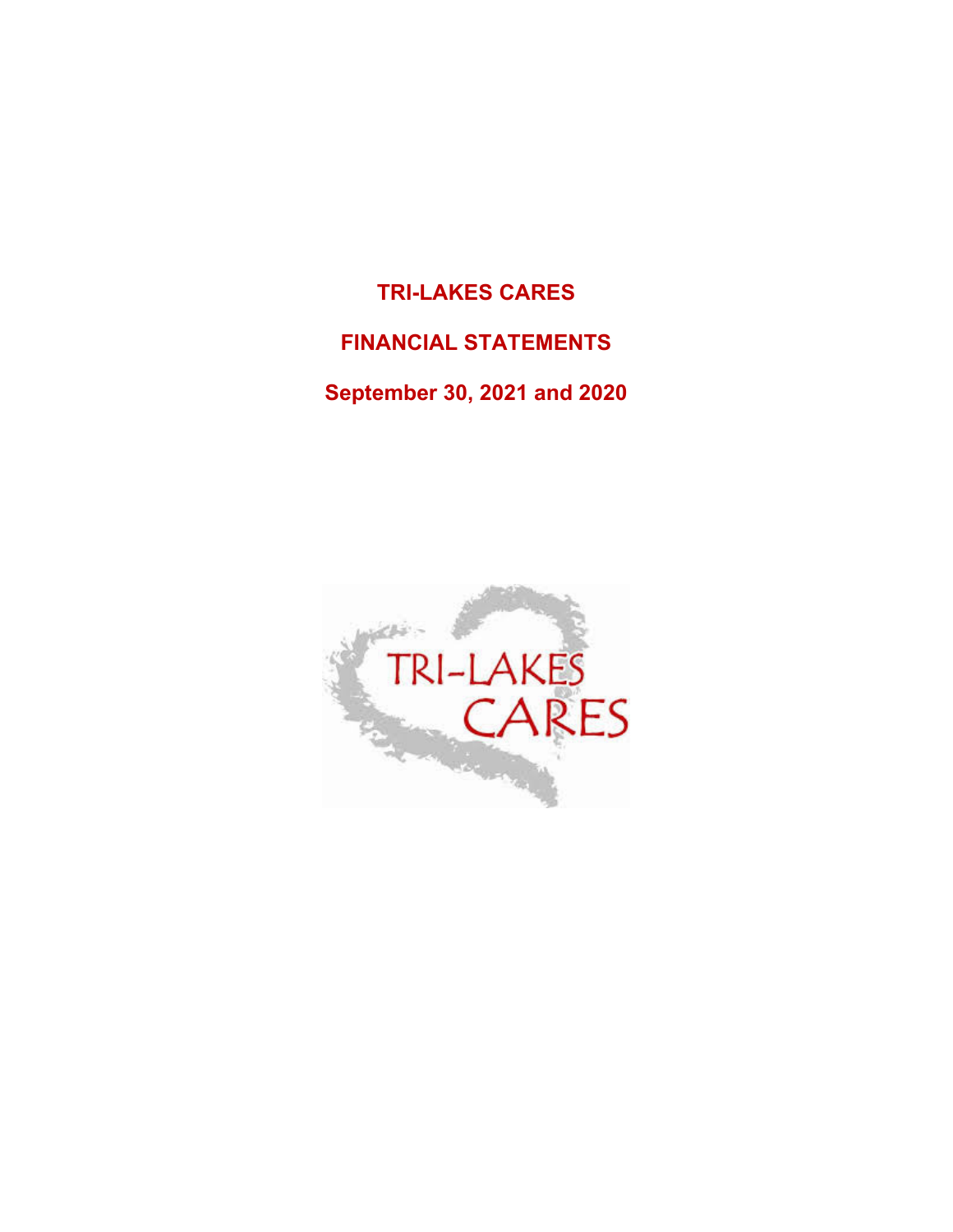# **TRI-LAKES CARES**

## *Table of Contents*

| <b>INDEPENDENT AUDITORS' REPORT</b>      |   |
|------------------------------------------|---|
| <b>FINANCIAL STATEMENTS:</b>             |   |
| <b>Statements of Financial Position</b>  | 3 |
| <b>Statements of Activities</b>          | 4 |
| <b>Statements of Functional Expenses</b> | 5 |
| <b>Statements of Cash Flows</b>          | 7 |
| <b>Notes to Financial Statements</b>     | 8 |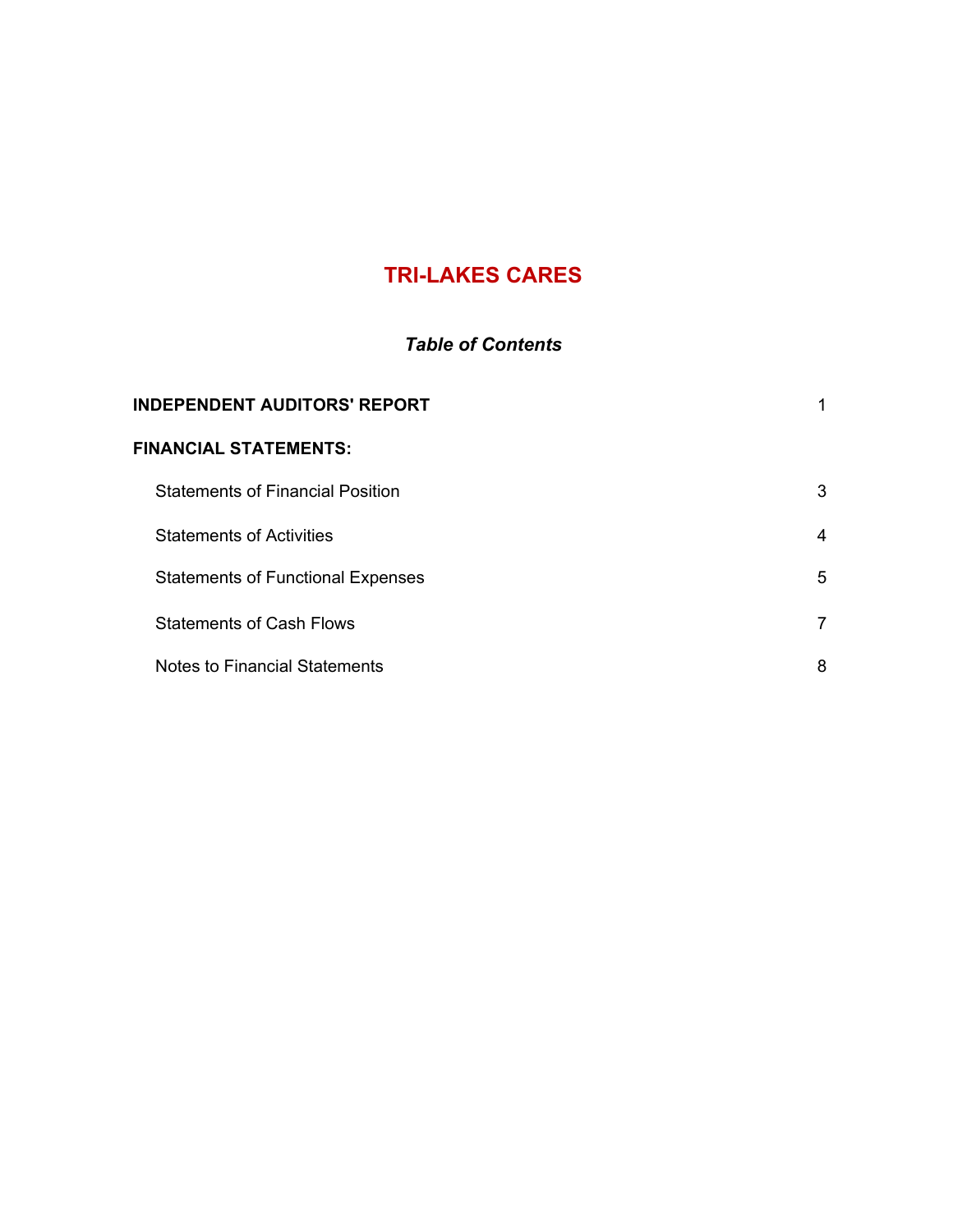

## *INDEPENDENT AUDITORS' REPORT*

## To the Board of Directors of *Tri-Lakes Cares*

We have audited the accompanying financial statements of *Tri-Lakes Cares* (a nonprofit organization), which comprise the statements of financial position as of September 30, 2021 and 2020, and the related statements of activities, functional expenses, and cash flows for the years then ended, and the related notes to the financial statements.

## **Management's Responsibility for the Financial Statements**

Management is responsible for the preparation and fair presentation of these financial statements in accordance with accounting principles generally accepted in the United States of America; this includes the design, implementation, and maintenance of internal control relevant to the preparation and fair presentation of financial statements that are free from material misstatement, whether due to fraud or error.

### **Auditors' Responsibility**

Our responsibility is to express an opinion on these financial statements based on our audits. We conducted our audits in accordance with auditing standards generally accepted in the United States of America. Those standards require that we plan and perform the audit to obtain reasonable assurance about whether the financial statements are free from material misstatement.

An audit involves performing procedures to obtain audit evidence about the amounts and disclosures in the financial statements. The procedures selected depend on the auditor's judgment, including the assessment of the risks of material misstatement of the financial statements, whether due to fraud or error. In making those risk assessments, the auditor considers internal control relevant to the entity's preparation and fair presentation of the financial statements in order to design audit procedures that are appropriate in the circumstances, but not for the purpose of expressing an opinion on the effectiveness of the entity's internal control. Accordingly, we express no such opinion. An audit also includes evaluating the appropriateness of accounting policies used and the reasonableness of significant accounting estimates made by management, as well as evaluating the overall presentation of the financial statements.

We believe that the audit evidence we have obtained is sufficient and appropriate to provide a basis for our audit opinion.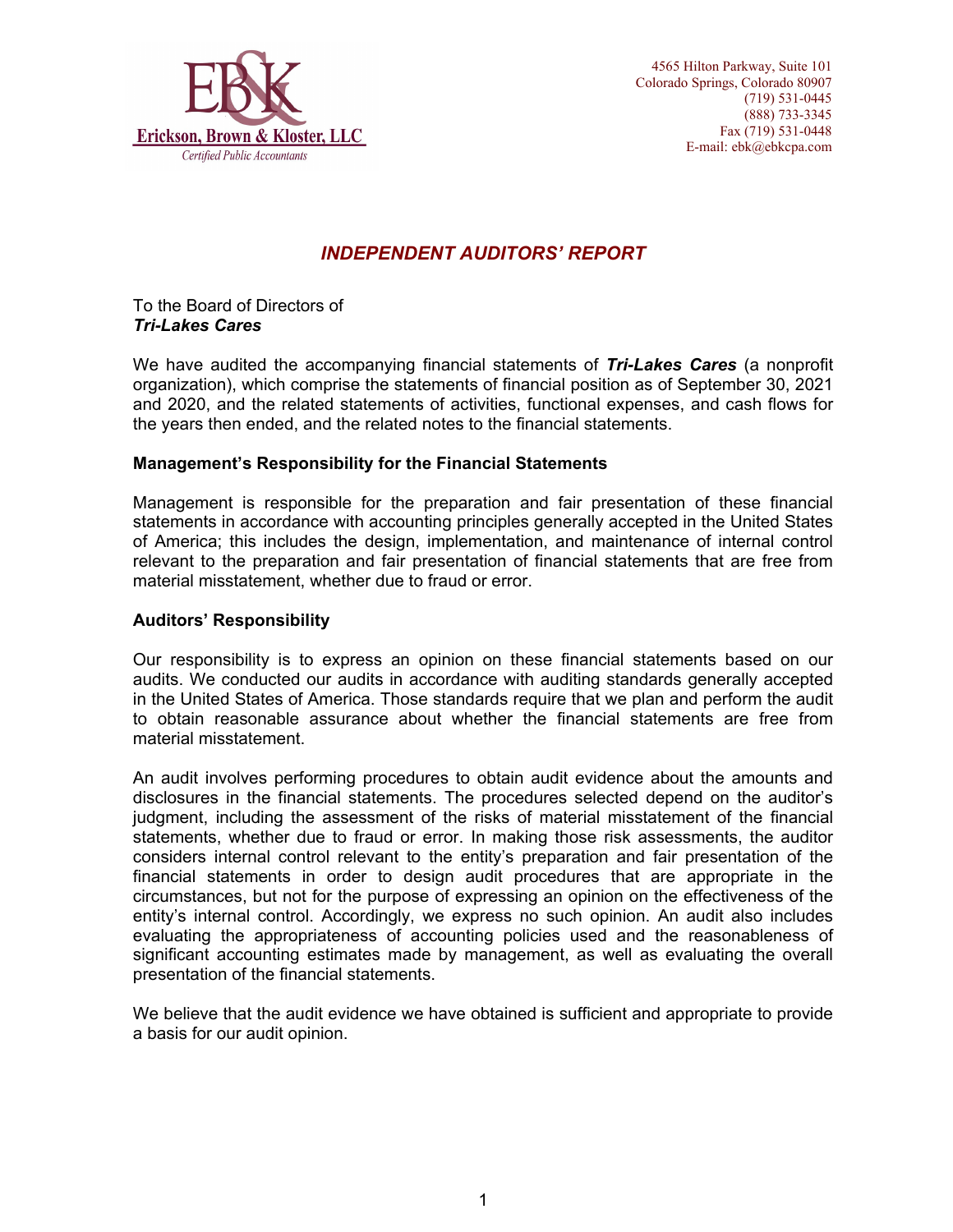## **Opinion**

In our opinion, the financial statements referred to above present fairly, in all material respects, the financial position of *Tri-Lakes Cares* as of September 30, 2021 and 2020, and the changes in its net assets and its cash flows for the years then ended in accordance with accounting principles generally accepted in the United States of America.

*Erickson, Brown & Kloster, LLC* 

Colorado Springs, Colorado January 27, 2022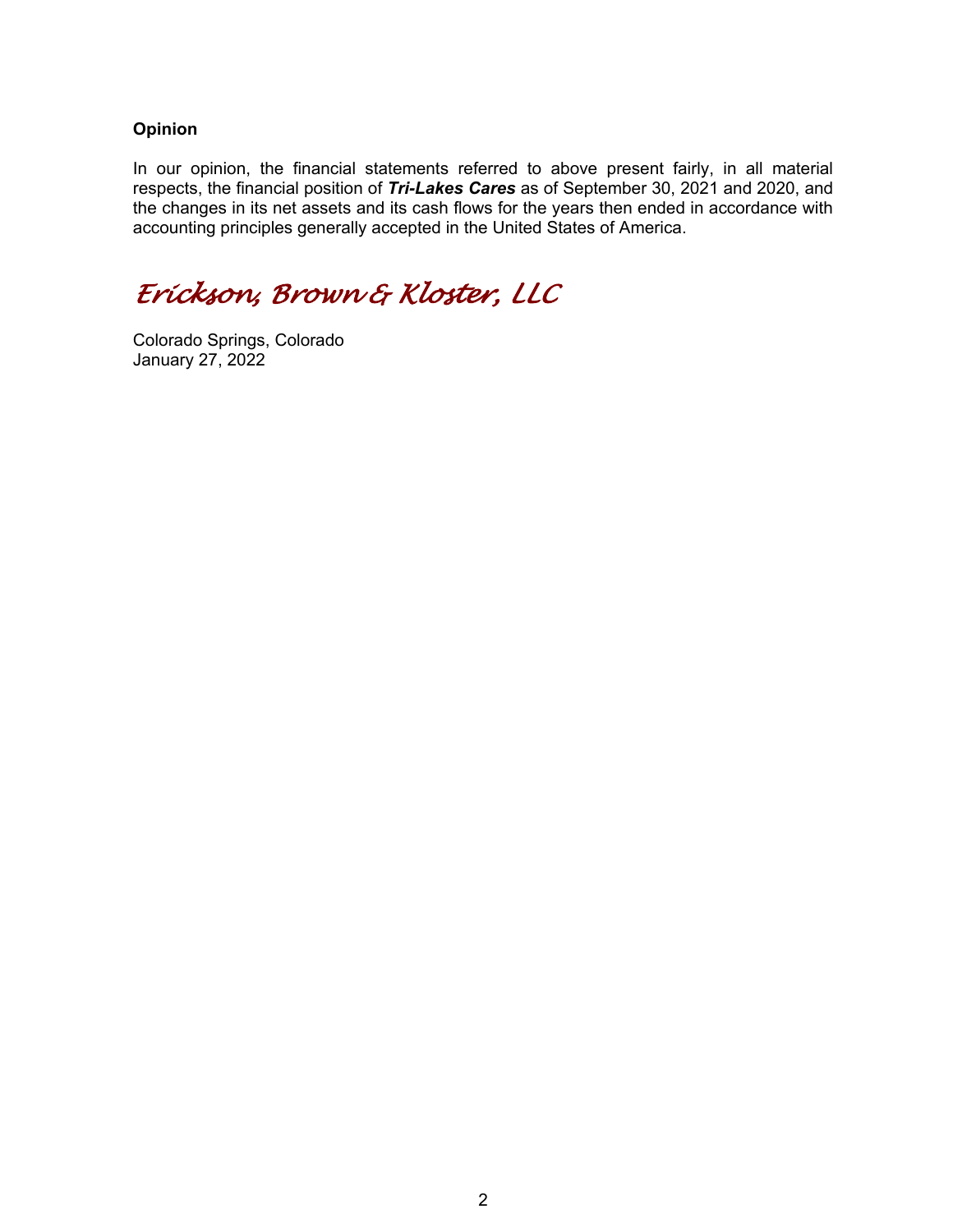## **TRI-LAKES CARES** *Statements of Financial Position September 30, 2021 and 2020*

|                                                                                                                                     | 2021                                                               | 2020                                                            |
|-------------------------------------------------------------------------------------------------------------------------------------|--------------------------------------------------------------------|-----------------------------------------------------------------|
| <b>Assets</b>                                                                                                                       |                                                                    |                                                                 |
| <b>Current assets:</b>                                                                                                              |                                                                    |                                                                 |
| Cash<br>Grants and contributions receivable<br><b>Investments</b><br>Gift cards<br><b>Inventories</b><br>Prepaid expenses and other | \$<br>222,753<br>121,433<br>1,121,587<br>4,279<br>31,490<br>39,286 | \$<br>637,331<br>86,455<br>23,200<br>12,753<br>59,641<br>27,300 |
| <b>Total current assets</b>                                                                                                         | 1,540,828                                                          | 846,680                                                         |
| Property and equipment, net<br>Investments - oil royalty interest                                                                   | 392,053                                                            | 400,043<br>1,000                                                |
|                                                                                                                                     | \$1,932,881                                                        | \$1,247,723                                                     |
| <b>Liabilities and Net Assets</b>                                                                                                   |                                                                    |                                                                 |
| <b>Current liabilities:</b><br>Accounts payable<br>Accrued expenses<br>Refundable advance - grants                                  | \$<br>12,979<br>61,823<br>1,731                                    | \$<br>9,028<br>49,585<br>4,671                                  |
| <b>Total current liabilities</b>                                                                                                    | 76,533                                                             | 63,284                                                          |
| Paycheck Protection Program Ioan                                                                                                    |                                                                    | 83,617                                                          |
|                                                                                                                                     | 76,533                                                             | 146,901                                                         |
| <b>Net assets:</b><br>Without donor restrictions<br>With donor restrictions                                                         | 1,683,287<br>173,061<br>1,856,348<br>\$1,932,881                   | 871,007<br>229,815<br>1,100,822<br>\$1,247,723                  |
|                                                                                                                                     |                                                                    |                                                                 |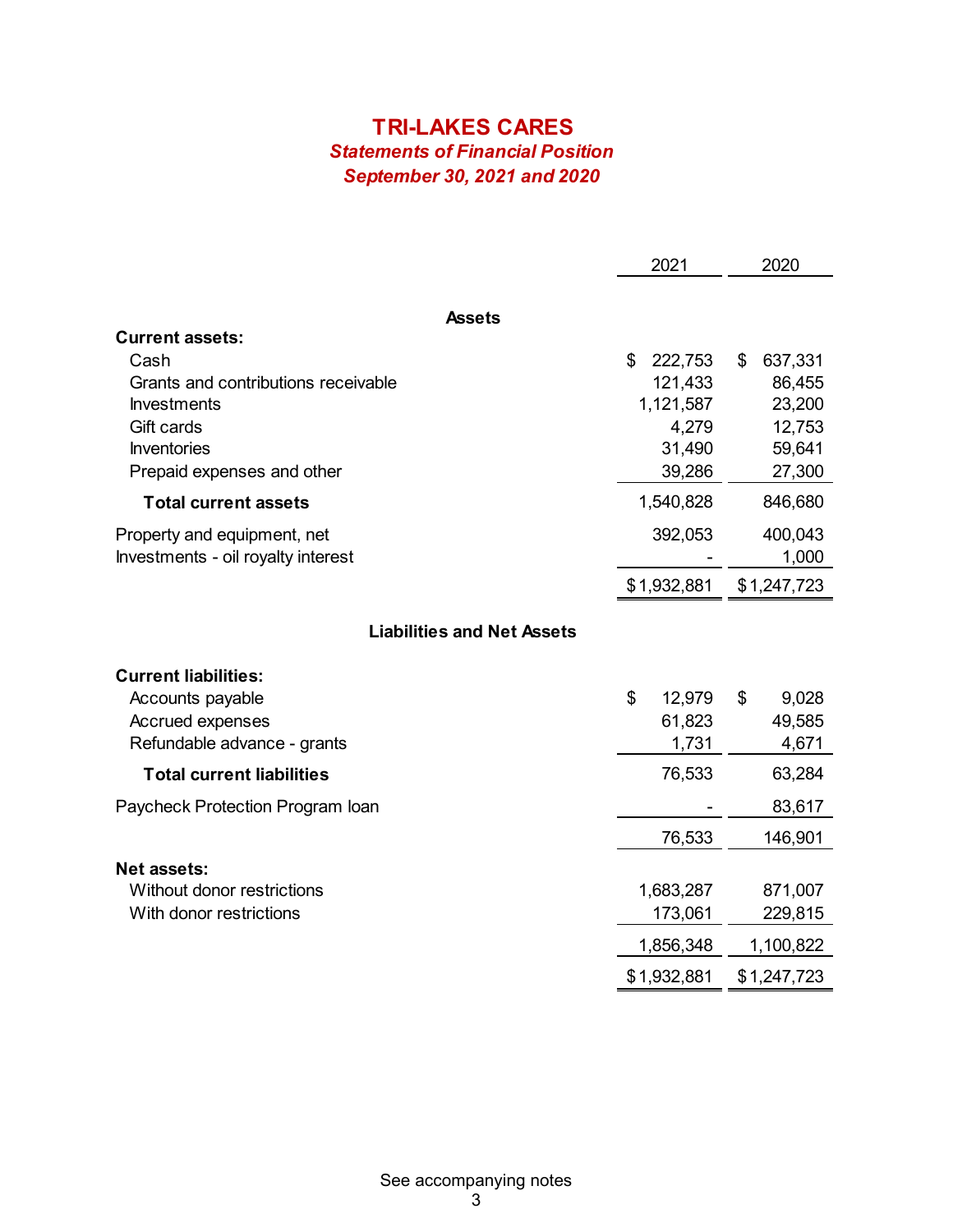## **TRI-LAKES CARES***Statements of Activities Years Ended September 30, 2021 and 2020*

|                                                                                                                                    |                                                           | 2021                                 |                                                                 |                                                                 | 2020                                 |                                                     |
|------------------------------------------------------------------------------------------------------------------------------------|-----------------------------------------------------------|--------------------------------------|-----------------------------------------------------------------|-----------------------------------------------------------------|--------------------------------------|-----------------------------------------------------|
|                                                                                                                                    | Without<br>Donor<br><b>Restrictions</b>                   | With<br>Donor<br><b>Restrictions</b> | Total                                                           | Without<br>Donor<br><b>Restrictions</b>                         | With<br>Donor<br><b>Restrictions</b> | Total                                               |
| <b>Support and revenues:</b>                                                                                                       |                                                           |                                      |                                                                 |                                                                 |                                      |                                                     |
| Donated goods and services<br>Contributions<br>Grants<br>Noncash contributions of investments<br>Investment income<br>Other income | 725,693<br>706,883<br>471,749<br>40,427<br>434,666<br>603 | \$<br>134,722<br>207,067             | 725,693<br>\$<br>841,605<br>678,816<br>40,427<br>434,666<br>603 | 664,415<br>$\mathfrak{F}$<br>580,563<br>247,735<br>2,210<br>606 | \$<br>143,842<br>315,937             | 664,415<br>\$<br>724,405<br>563,672<br>2,210<br>606 |
| Net assets released from<br>restrictions                                                                                           | 398,543<br>2,778,564                                      | (398, 543)<br>(56, 754)              | 2,721,810                                                       | 364,461<br>1,859,990                                            | (364,461)<br>95,318                  | 1,955,308                                           |
| <b>Expenses:</b>                                                                                                                   |                                                           |                                      |                                                                 |                                                                 |                                      |                                                     |
| Program services:<br><b>Family Stabilization</b><br>Pantry<br><b>Housing and Utilities</b>                                         | 630,321<br>746,060<br>249,507                             |                                      | 630,321<br>746,060<br>249,507                                   | 541,724<br>571,598<br>218,855                                   |                                      | 541,724<br>571,598<br>218,855                       |
| General and administrative<br>Fundraising and development                                                                          | 1,625,888<br>111,286<br>229,110                           | ۰<br>$\blacksquare$                  | 1,625,888<br>111,286<br>229,110                                 | 1,332,177<br>89,954<br>184,706                                  |                                      | 1,332,177<br>89,954<br>184,706                      |
|                                                                                                                                    | 1,966,284                                                 |                                      | 1,966,284                                                       | 1,606,837                                                       |                                      | 1,606,837                                           |
| <b>Change in net assets</b>                                                                                                        | 812,280                                                   | (56, 754)                            | 755,526                                                         | 253,153                                                         | 95,318                               | 348,471                                             |
| Net assets, beginning of year                                                                                                      | 871,007                                                   | 229,815                              | 1,100,822                                                       | 617,854                                                         | 134,497                              | 752,351                                             |
| Net assets, end of year                                                                                                            | \$1,683,287                                               | 173,061<br>\$                        | \$1,856,348                                                     | 871,007<br>\$                                                   | 229,815<br>\$                        | \$1,100,822                                         |

See accompanying notes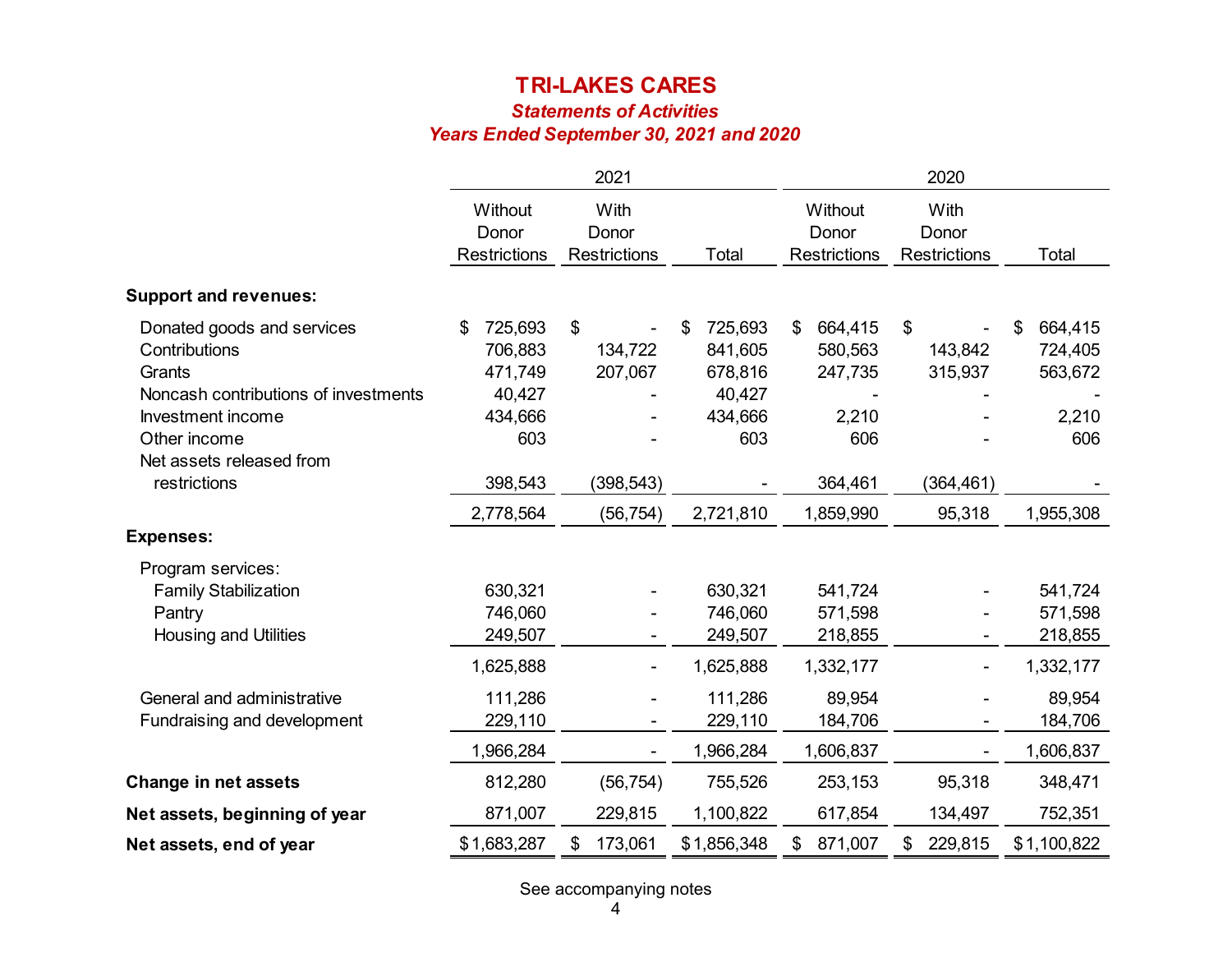## **TRI-LAKES CARES** *Statement of Functional Expenses Year Ended September 30, 2021*

|                                  | <b>Program Services</b> |    |         |    |                              | <b>Supporting Services</b> |    |                            |    |                    |               |
|----------------------------------|-------------------------|----|---------|----|------------------------------|----------------------------|----|----------------------------|----|--------------------|---------------|
|                                  | Family                  |    |         |    | Housing and                  |                            |    | General<br>and             |    | Fundraising<br>and |               |
|                                  | Stabilization           |    | Pantry  |    | <b>Utilities</b>             | Total                      |    | Administrative Development |    |                    | Total         |
| <b>Direct expenses:</b>          |                         |    |         |    |                              |                            |    |                            |    |                    |               |
| Donated goods distributed        | 119,044<br>\$           | \$ | 511,252 | \$ | 6,881                        | \$<br>637,177              | \$ | 272                        | \$ | 1,088              | \$<br>638,537 |
| Housing assistance               |                         |    |         |    | 149,787                      | 149,787                    |    |                            |    |                    | 149,787       |
| Groceries and food assistance    | 23,125                  |    | 118,960 |    |                              | 142,085                    |    |                            |    |                    | 142,085       |
| Transportation                   | 42,007                  |    |         |    |                              | 42,007                     |    |                            |    |                    | 42,007        |
| Medical assistance               |                         |    | 23,924  |    |                              | 23,924                     |    |                            |    |                    | 23,924        |
| General assistance               | 9,584                   |    | 1,187   |    | 1,350                        | 12,121                     |    |                            |    |                    | 12,121        |
| Gifts                            | 11,585                  |    |         |    |                              | 11,585                     |    |                            |    |                    | 11,585        |
| <b>Utilities</b>                 |                         |    |         |    | 11,264                       | 11,264                     |    |                            |    |                    | 11,264        |
| School supplies                  | 7,608                   |    |         |    |                              | 7,608                      |    |                            |    |                    | 7,608         |
| <b>Education assistance</b>      | 371                     |    |         |    |                              | 371                        |    |                            |    |                    | 371           |
| <b>Total direct expenses</b>     | 213,324                 |    | 655,323 |    | 169,282                      | 1,037,929                  |    | 272                        |    | 1,088              | 1,039,289     |
| Indirect expenses:               |                         |    |         |    |                              |                            |    |                            |    |                    |               |
| <b>Salaries</b>                  | 191,142                 |    | 68,607  |    | 61,922                       | 321,671                    |    | 76,601                     |    | 161,497            | 559,769       |
| Payroll taxes                    | 21,074                  |    | 5,608   |    | 6,951                        | 33,633                     |    | 8,015                      |    | 17,046             | 58,694        |
| Donated goods used in operations | 25,937                  |    | 3,828   |    | 4,193                        | 33,958                     |    | 3,635                      |    | 17,785             | 55,378        |
| Occupancy                        | 35,697                  |    | 7,745   |    | 176                          | 43,618                     |    | 1,733                      |    | 1,656              | 47,007        |
| Management                       | 22,218                  |    | 1,187   |    | 3,753                        | 27,158                     |    | 3,567                      |    | 5,947              | 36,672        |
| Information technology           | 16,493                  |    | 1,508   |    | 1,769                        | 19,770                     |    | 2,874                      |    | 9,491              | 32,135        |
| Office expenses                  | 9,779                   |    | 967     |    | 40                           | 10,786                     |    | 2,073                      |    | 7,910              | 20,769        |
| Meetings                         | 8,731                   |    | 421     |    | 710                          | 9,862                      |    | 753                        |    | 1,571              | 12,186        |
| Depreciation                     | 10,100                  |    |         |    | $\qquad \qquad \blacksquare$ | 10,100                     |    | 500                        |    | 473                | 11,073        |
| Insurance                        | 8,796                   |    | 110     |    | 134                          | 9,040                      |    | 731                        |    | 1,180              | 10,951        |
| Advertising and promotion        | 5,873                   |    | 667     |    | 479                          | 7,019                      |    | 527                        |    | 3,361              | 10,907        |
| Accounting                       |                         |    |         |    |                              |                            |    | 9,950                      |    |                    | 9,950         |
| Travel                           | 415                     |    | 89      |    | 3                            | 507                        |    | 55                         |    | 105                | 667           |
| <b>Total indirect expenses</b>   | 356,255                 |    | 90,737  |    | 80,130                       | 527,122                    |    | 111,014                    |    | 228,022            | 866,158       |
| Donated services                 | 60,742                  |    |         |    | 95                           | 60,837                     |    |                            |    |                    | 60,837        |
| <b>Total expenses</b>            | 630,321                 | \$ | 746,060 | \$ | 249,507                      | \$1,625,888                | \$ | 111,286                    |    | \$229,110          | \$1,966,284   |
| <b>Expense percentages</b>       | 32%                     |    | 38%     |    | 13%                          | 83%                        |    | 5%                         |    | 12%                | 100%          |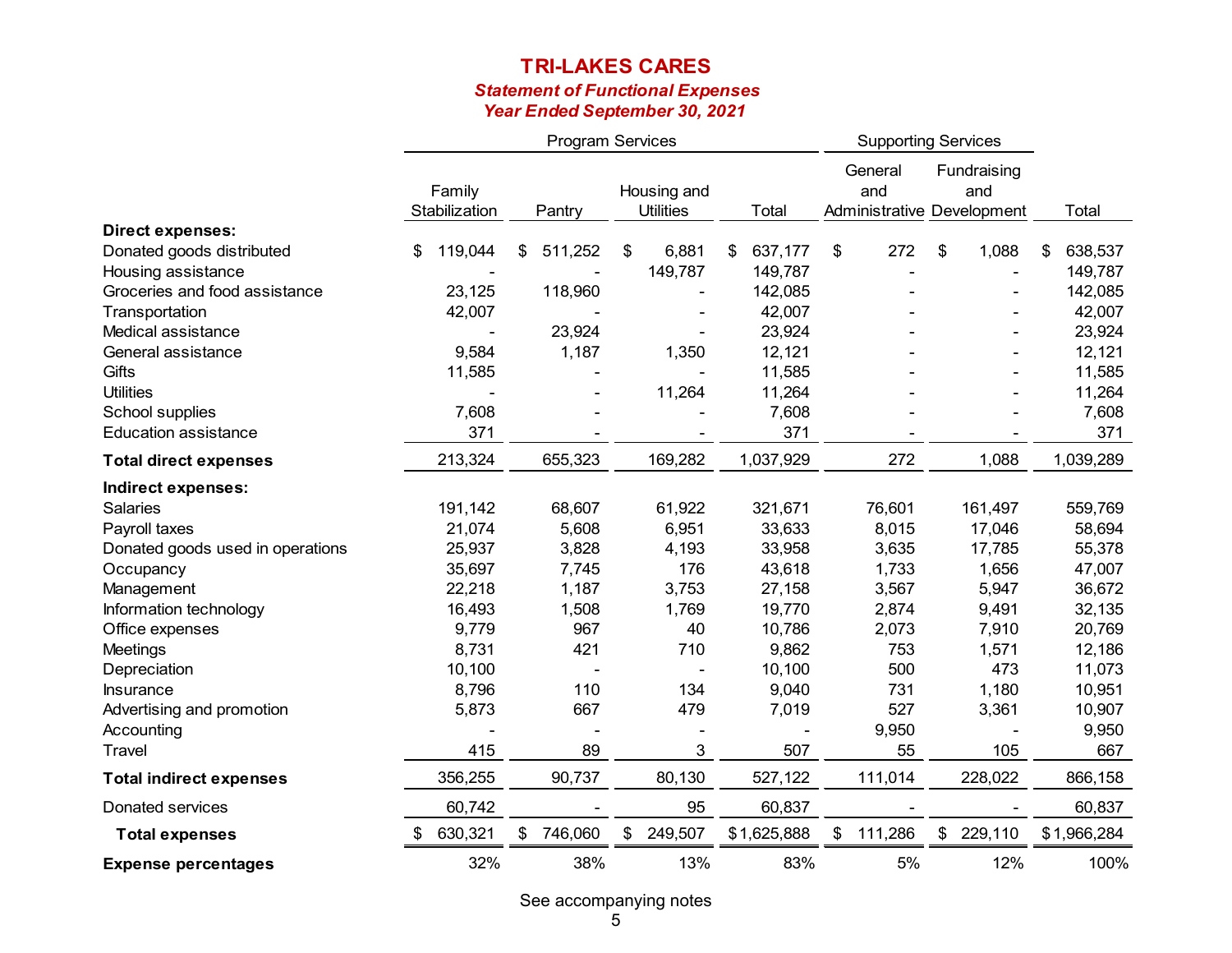## **TRI-LAKES CARES** *Statement of Functional Expenses Year Ended September 30, 2020*

|                                  | <b>Program Services</b> |    |         |    |                                 | <b>Supporting Services</b> |    |                |    |                                                  |               |
|----------------------------------|-------------------------|----|---------|----|---------------------------------|----------------------------|----|----------------|----|--------------------------------------------------|---------------|
|                                  | Family<br>Stabilization |    | Pantry  |    | Housing and<br><b>Utilities</b> | Total                      |    | General<br>and |    | Fundraising<br>and<br>Administrative Development | Total         |
| <b>Direct expenses:</b>          |                         |    |         |    |                                 |                            |    |                |    |                                                  |               |
| Donated goods distributed        | \$<br>80,296            | \$ | 417,285 | \$ | 25,272                          | \$<br>522,853              | \$ | 75             | \$ | 102                                              | \$<br>523,030 |
| Housing assistance               |                         |    |         |    | 108,195                         | 108,195                    |    |                |    | $\overline{\phantom{0}}$                         | 108,195       |
| Groceries and food assistance    | 23                      |    | 64,066  |    |                                 | 64,089                     |    |                |    |                                                  | 64,089        |
| Medical assistance               | 20,637                  |    |         |    |                                 | 20,637                     |    |                |    |                                                  | 20,637        |
| Transportation                   | 18,454                  |    |         |    |                                 | 18,454                     |    |                |    |                                                  | 18,454        |
| General assistance               | 14,320                  |    |         |    |                                 | 14,320                     |    |                |    |                                                  | 14,320        |
| Gifts                            | 11,288                  |    |         |    |                                 | 11,288                     |    |                |    |                                                  | 11,288        |
| <b>Utilities</b>                 |                         |    |         |    | 9,644                           | 9,644                      |    |                |    |                                                  | 9,644         |
| Home repair assistance           | 2,302                   |    |         |    |                                 | 2,302                      |    |                |    |                                                  | 2,302         |
| School supplies                  | 793                     |    |         |    |                                 | 793                        |    |                |    |                                                  | 793           |
| <b>Education assistance</b>      | 193                     |    |         |    |                                 | 193                        |    |                |    | $\qquad \qquad \blacksquare$                     | 193           |
| <b>Total direct expenses</b>     | 148,306                 |    | 481,351 |    | 143,111                         | 772,768                    |    | 75             |    | 102                                              | 772,945       |
| Indirect expenses:               |                         |    |         |    |                                 |                            |    |                |    |                                                  |               |
| Salaries                         | 176,128                 |    | 62,794  |    | 60,646                          | 299,568                    |    | 62,919         |    | 124,518                                          | 487,005       |
| Payroll taxes                    | 19,655                  |    | 5,351   |    | 6,332                           | 31,338                     |    | 6,262          |    | 12,760                                           | 50,360        |
| Occupancy                        | 33,497                  |    | 8,412   |    | 1,111                           | 43,020                     |    | 1,084          |    | 1,458                                            | 45,562        |
| Donated goods used in operations | 16,033                  |    | 5,231   |    | 1,278                           | 22,542                     |    | 1,918          |    | 16,405                                           | 40,865        |
| Information technology           | 19,243                  |    | 2,977   |    | 1,985                           | 24,205                     |    | 2,828          |    | 9,207                                            | 36,240        |
| Fees for services                | 2,512                   |    | 612     |    | 2,540                           | 5,664                      |    | 11,833         |    | 3,462                                            | 20,959        |
| Office expenses                  | 11,462                  |    | 873     |    | $\overline{a}$                  | 12,335                     |    | 451            |    | 5,844                                            | 18,630        |
| Advertising and promotion        | 5,517                   |    | 505     |    | 103                             | 6,125                      |    | 178            |    | 5,386                                            | 11,689        |
| Depreciation                     | 8,959                   |    |         |    |                                 | 8,959                      |    | 258            |    | 354                                              | 9,571         |
| <b>Insurance</b>                 | 6,798                   |    | 181     |    | 200                             | 7,179                      |    | 386            |    | 652                                              | 8,217         |
| <b>Meetings</b>                  | 1,654                   |    | 441     |    | 482                             | 2,577                      |    | 439            |    | 651                                              | 3,667         |
| Travel                           | 1,110                   |    | 366     |    | 217                             | 1,693                      |    | 191            |    | 317                                              | 2,201         |
| <b>Total indirect expenses</b>   | 302,568                 |    | 87,743  |    | 74,894                          | 465,205                    |    | 88,747         |    | 181,014                                          | 734,966       |
| Donated services                 | 90,850                  |    | 2,504   |    | 850                             | 94,204                     |    | 1,132          |    | 3,590                                            | 98,926        |
| <b>Total expenses</b>            | \$<br>541,724           | \$ | 571,598 | \$ | 218,855                         | \$1,332,177                | \$ | 89,954         | \$ | 184,706                                          | \$1,606,837   |
| <b>Expense percentages</b>       | 34%                     |    | 35%     |    | 14%                             | 83%                        |    | 6%             |    | 11%                                              | 100%          |

See accompanying notes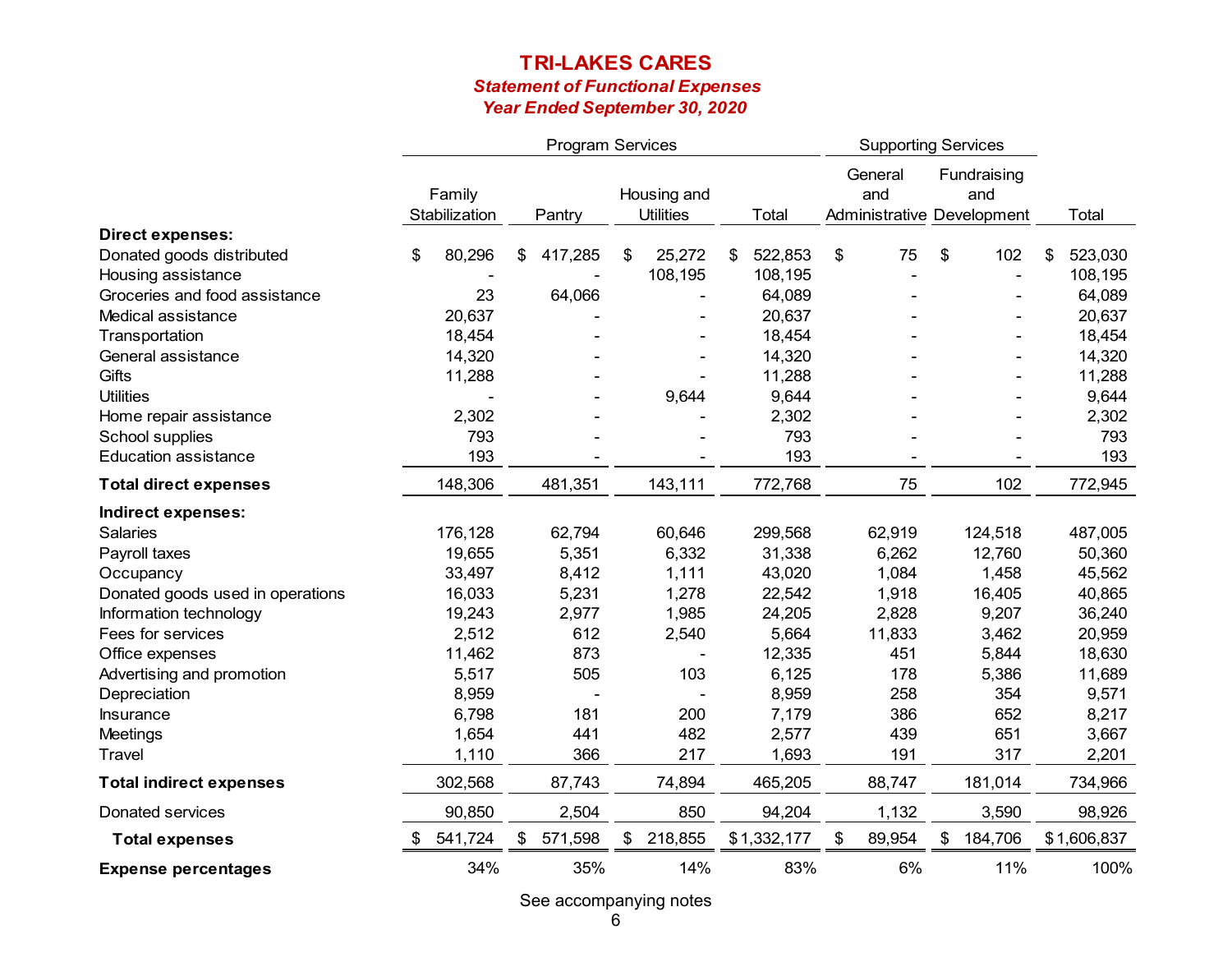# **TRI-LAKES CARES**

## *Statements of Cash Flows Years Ended September 30, 2021 and 2020*

|                                                          | 2021          |    | 2020      |
|----------------------------------------------------------|---------------|----|-----------|
| <b>Cash flows from operating activities:</b>             |               |    |           |
| Change in net assets                                     | \$<br>755,526 | \$ | 348,471   |
| Adjustments to reconcile change in net assets to         |               |    |           |
| net cash provided by operating activities:               |               |    |           |
| Depreciation                                             | 11,073        |    | 9,571     |
| Noncash contributions of investments                     | (40, 427)     |    |           |
| Realized and unrealized gains on investments             | (431, 133)    |    | (724)     |
| Loss on disposition of property and equipment            | 392           |    | 3,729     |
| Decrease (increase) in assets:                           |               |    |           |
| Grants and contributions receivable                      | (34, 978)     |    | (6,998)   |
| Gift cards                                               | 8,474         |    | (7, 117)  |
| <b>Inventories</b>                                       | 28,151        |    | (1,594)   |
| Prepaid expenses and other                               | (11,986)      |    | (10,044)  |
| Increase (decrease) in liabilities:                      |               |    |           |
| Accounts payable                                         | 3,951         |    | (6, 571)  |
| Accrued expenses                                         | 12,238        |    | 20,259    |
| Refundable advance - grants                              | (2,940)       |    | 4,671     |
| Paycheck Protection Program Ioan                         | (83, 617)     |    | 83,617    |
| Net cash provided by operating activities                | 214,724       |    | 437,270   |
| <b>Cash flows from investing activities:</b>             |               |    |           |
| Purchases of investments                                 | (1,835,019)   |    | (214)     |
| Proceeds from sale of investments                        | 735,992       |    |           |
| Purchases of property and equipment                      | (3, 475)      |    | (11, 558) |
| Proceeds from sale of investments - oil royalty interest | 473,200       |    |           |
| Net cash used in investing activities                    | (629, 302)    |    | (11, 772) |
| Net increase (decrease) in cash                          | (414, 578)    |    | 425,498   |
|                                                          |               |    |           |
| Cash, beginning of year                                  | 637,331       |    | 211,833   |
| Cash, end of year                                        | \$<br>222,753 | \$ | 637,331   |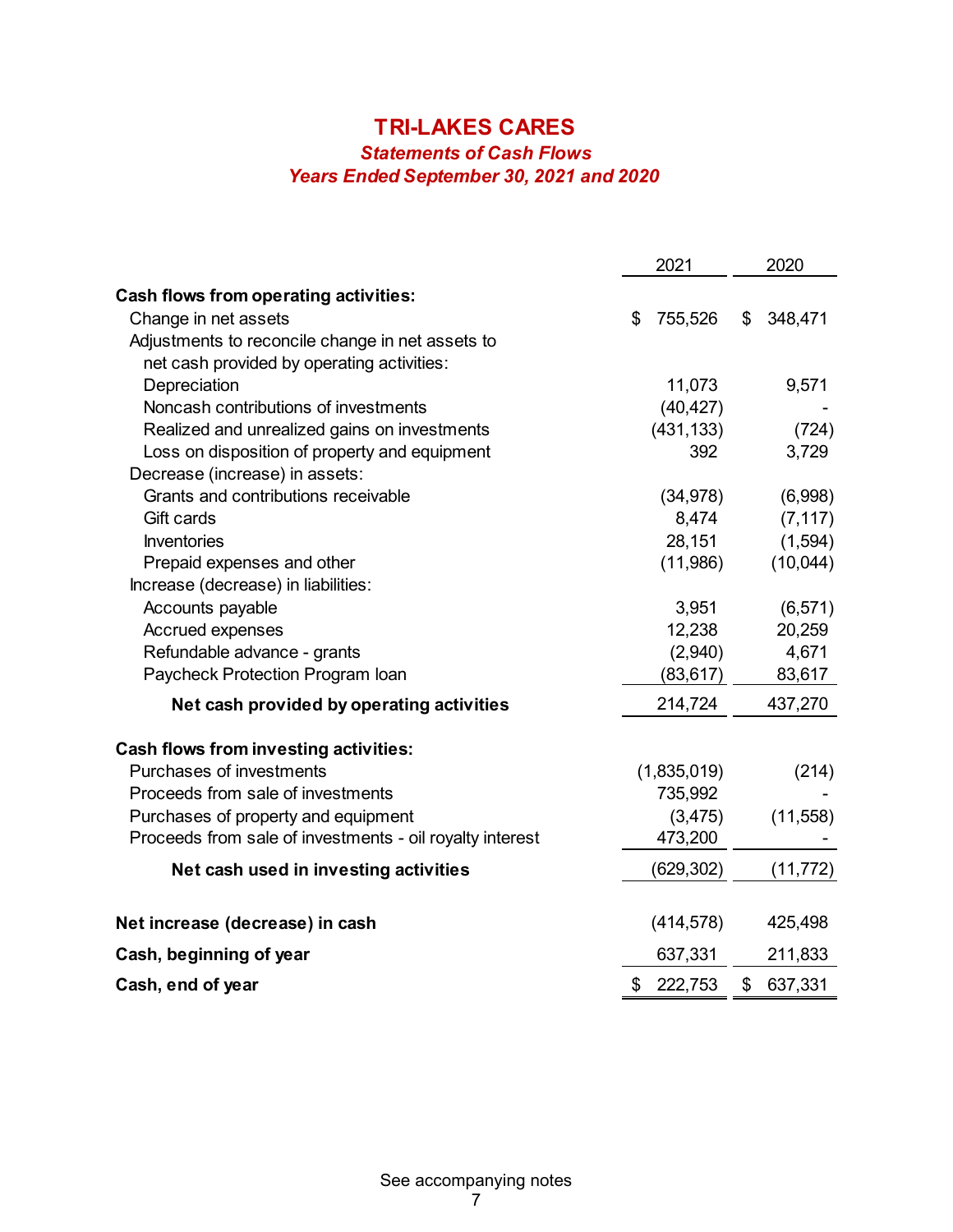## *TRI-LAKES CARES Notes to Financial Statements*

## **1. SUMMARY OF SIGNIFICANT ACCOUNTING POLICIES**

#### *Nature of activities*

*Tri-Lakes Cares* (the Organization) is a nonprofit organization that was incorporated in Colorado on January 24, 1984. The Organization is a community based, volunteer supported, resource center whose purpose is to improve people's lives through emergency assistance, self-sufficiency, and relief programs. In addition, the Organization hosts several other community partners, enabling their clients to obtain medical assistance, access food, apply for government programs, as well as meeting several other basic needs all in one location.

The Organization is dependent on contributions and grants primarily from the El Paso County Colorado community and grantor agencies to maintain its operations at current levels.

#### *Basis of accounting*

The accounts of the Organization are maintained, and the financial statements are prepared, on the accrual basis of accounting.

#### *Basis of presentation*

Under U.S. generally accepted accounting principles (GAAP), the Organization is required to report information regarding its financial position and activities according to two classes of net assets: net assets *without donor restrictions* and net assets *with donor restrictions*. The two classes of net assets are defined as follows:

*Net assets without donor restrictions* – net assets that are not subject to, or are no longer subject to, donor-imposed stipulations.

*Net assets with donor restrictions* – net assets whose use is limited by donor-imposed time and/or purpose restrictions.

## *Use of estimates*

The preparation of financial statements in conformity with GAAP requires management to make estimates and assumptions that affect certain reported amounts and disclosures. Accordingly, actual results could differ from those estimates.

#### *Cash and cash equivalents*

For purposes of the statements of cash flows, the Organization considers highly liquid investments with an initial maturity of three months or less, not held for long-term purposes, to be cash equivalents.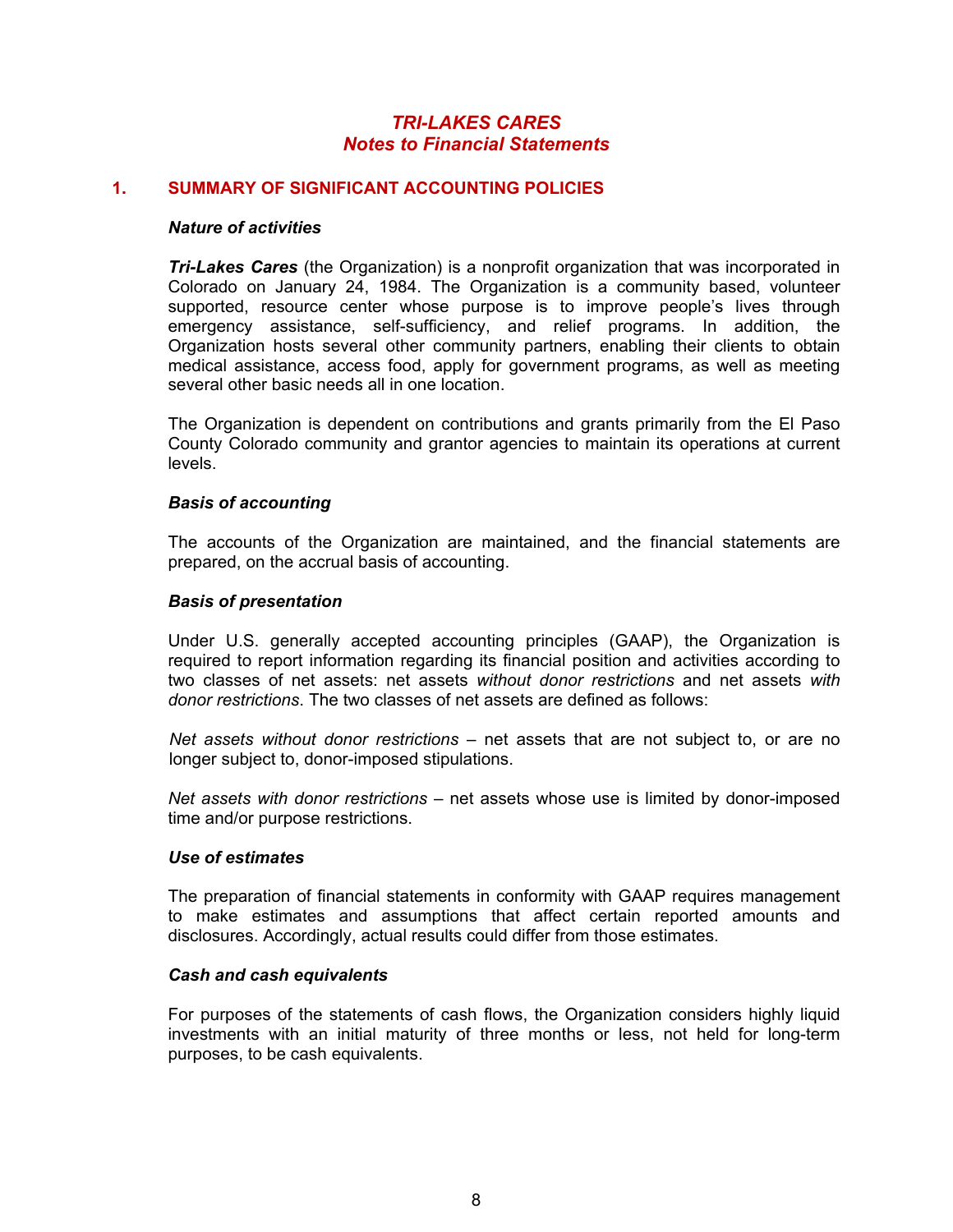## **1. SUMMARY OF SIGNIFICANT ACCOUNTING POLICIES (continued)**

#### *Grants and contributions receivable*

Grants and contributions receivable are reported at the amount the Organization expects to collect on balances outstanding at year end. The Organization provides for probable uncollectible amounts through a charge against contributions or grant revenue and a credit to an allowance based on its assessment of the current status of individual receivables. At September 30, 2021 and 2020, the Organization considers grants and contributions receivable to be fully collectible. Accordingly, no allowance for uncollectible grants and contributions is required.

#### *Investments*

The majority of the Organization's investments are reported at fair value. Fair value is the price that would be received to sell an asset or would be paid to transfer a liability in an orderly transaction between market participants at the measurement date. See Note 5 for discussion of fair value measurements.

Additionally, during the year ended September 30, 2021, the Organization sold an investment in oil royalty interest which was donated to the Organization in 2010. The Organization had previously elected to measure this investment at cost, which approximated the fair value at the date of donation, as this investment did not have a readily determinable fair value.

Investment income, which includes interest, dividends, royalties, and net realized and unrealized gains and losses, less investment fees, is reported as an increase in net assets with or without donor restrictions, depending on the existence and/or nature of any donor restrictions. Unrealized gains and losses represent the change in the fair value of the individual investment for the year, or since the acquisition date, if acquired during the year.

#### *Inventories*

Inventories of donated food items are valued at an estimated wholesale value of \$1.74 and \$1.62 per pound as of September 30, 2021 and 2020, respectively. The estimated value per pound used by management is equivalent to that used by a leading national food bank. Inventories of items donated for a silent auction fundraising event are valued at their fair value as provided by each donor at the time of donation.

#### *Property and equipment*

Property and equipment is stated at cost, or if donated, at the estimated fair value at the date of donation. The Organization's policy is to capitalize acquisitions of property and equipment costing in excess of \$2,000 and having a useful life exceeding one year. Depreciation is provided using the straight-line method over the following estimated useful lives:

| <b>Building</b>         | 50 Years  |
|-------------------------|-----------|
| Furniture and equipment | 3-7 Years |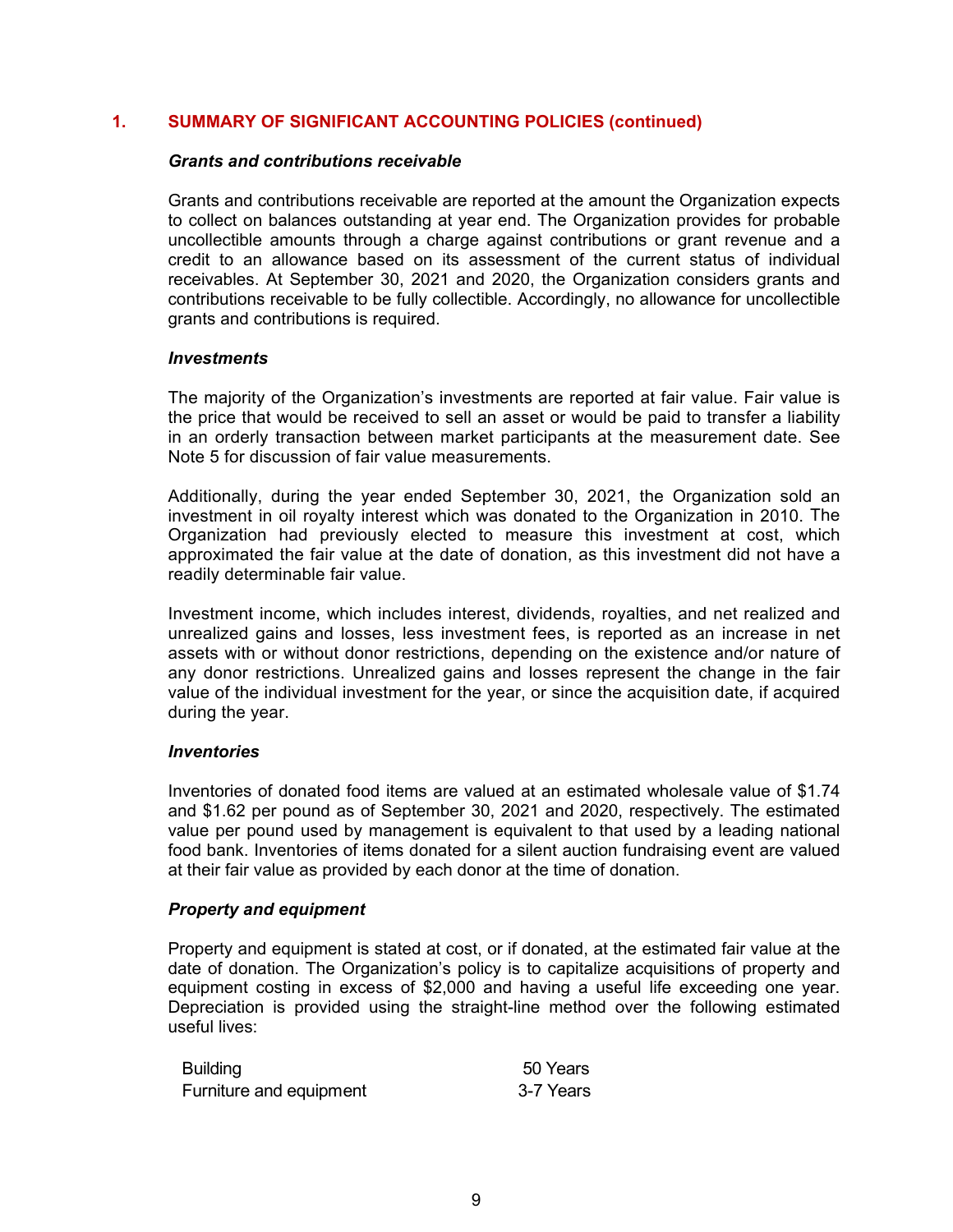## **1. SUMMARY OF SIGNIFICANT ACCOUNTING POLICIES (continued)**

#### *Support and revenue recognition*

Contributions and grants (other than cost-reimbursable grants) are recorded as revenue when unconditional promises to give have been made or grant awards have been received and are shown as increases in net assets, with or without donor restrictions, depending on the existence and/or nature of any donor restrictions. When restrictions expire (that is, when a stipulated time restriction ends or purpose restriction is accomplished), net assets with donor restrictions are reclassified to net assets without donor restrictions and reported in the statements of activities as net assets released from restrictions. Donated assets are recorded at their fair value on the date of donation.

A portion of the Organization's revenue is derived from cost-reimbursable federal and state grants, which are conditioned upon certain performance requirements and/or incurrence of allowable qualifying expenses. Amounts received are recognized as revenue when the Organization has incurred expenditures in compliance with specific grant provisions.

Unconditional promises to give are recorded at net realizable value if expected to be collected within one year and at the present value of estimated future cash flows if expected to be collected in more than one year. All unconditional grants and contributions receivable recorded at September 30, 2021 and 2020 are expected to be received within one year.

Conditional promises to give are not included as support and revenue until the conditions are substantially met. The Organization reports donor-restricted support and revenue that was initially a conditional contribution or grant and for which the donorimposed conditions and restrictions are met in the same reporting period as net assets without donor restrictions.

At September 30, 2021 and 2020, the Organization's conditional promises to give consist of \$467,339 and \$181,430, respectively, related to grants which have been awarded to the Organization but for which certain performance requirements have not been met and/or allowable qualifying expenses have not been incurred.

As of September 30, 2021 and 2020, advanced payments for conditional grants which have been received but for which the conditions of the grants have not been met as of year end, totaled \$1,731 and \$4,671, respectively, and are included in refundable advance – grants on the accompanying statements of financial position.

#### *Expense allocations*

The costs of providing programs and supporting services have been summarized on a functional basis in the statements of activities. Most expenses can be directly attributed to program or supporting functions. When certain categories of expense are attributed to more than one functional category, management allocates those expenses based on reasonable criteria. The most significant expenses which are allocated among the programs and supporting services benefited include salaries, payroll taxes, donated goods used in operations, and occupancy.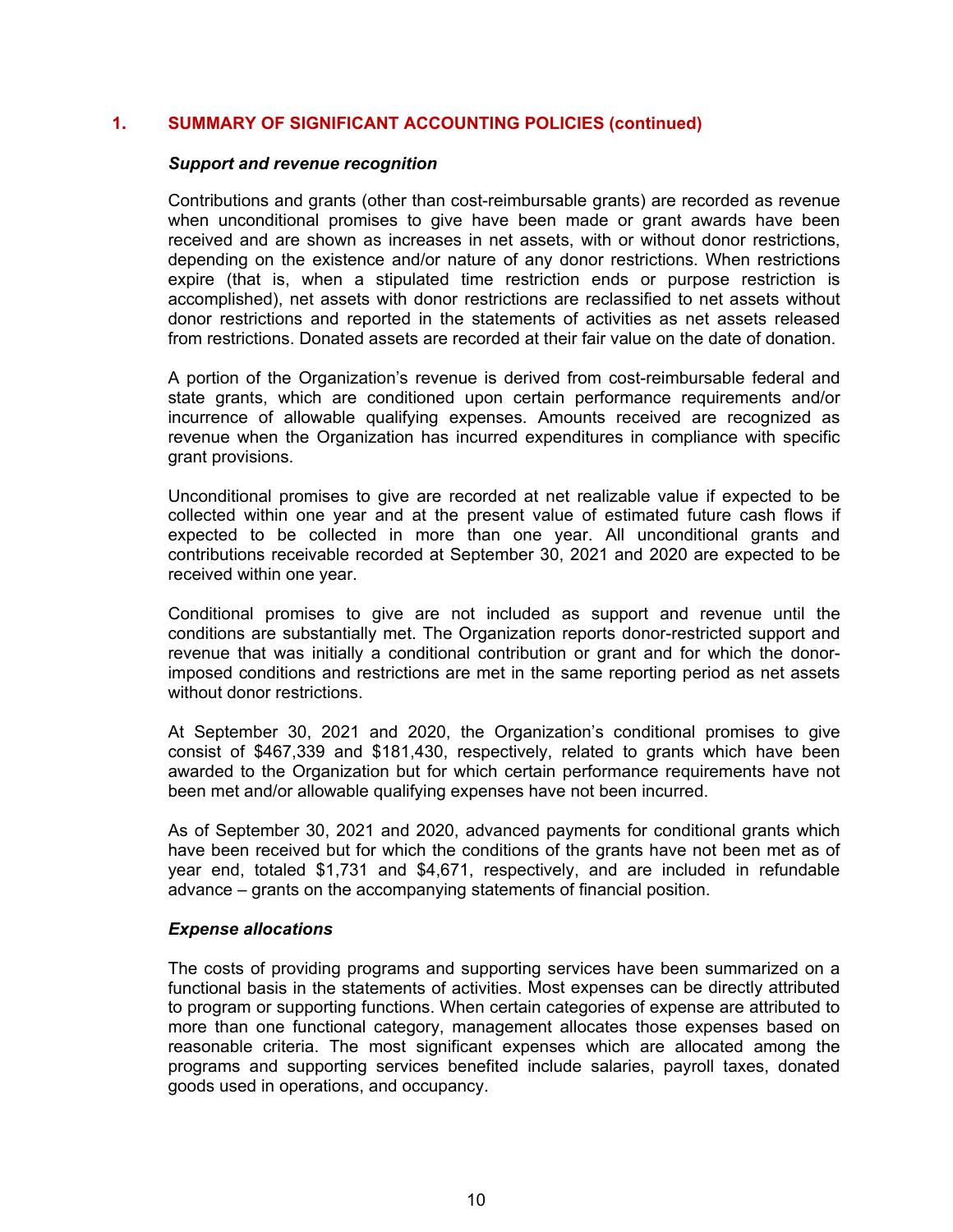## **1. SUMMARY OF SIGNIFICANT ACCOUNTING POLICIES (continued)**

#### *Expense allocations (continued)*

Salaries and payroll taxes are allocated based on the time spent by employees on providing certain activities. Donated goods used in operations and occupancy are allocated based on the square footage of the Organization's building as used by the supporting service.

#### *Income tax status*

The Organization is exempt from federal income tax under Section 501(c)(3) of the Internal Revenue Code (the Code) and comparable Colorado law as a charitable organization. In addition, it has been classified as an organization that is not a private foundation within the meaning of Section 509(a) and qualifies for deductible contributions. For the years ended September 30, 2021 and 2020, the Organization had no unrelated business taxable income. Accordingly, no provision has been made for income taxes in the accompanying financial statements.

#### *Reclassifications*

Certain reclassification have been made to the prior year financial statements to conform to the current year presentation.

## **2. LIQUIDITY AND AVAILABILITY OF FINANCIAL ASSETS**

The Organization receives substantial support from donor-restricted cash contributions and grants as well as in-kind contributions. However, most of these grants and contributions are believed to be available for general expenditures within one year of the statement of financial position date because the restrictions on the net assets can be met by conducting the normal activities of the Organization's programs within one year. Accordingly, the related resources have been included in the quantitative information below which details the financial assets available to meet general expenditures within one year.

The Organization's financial assets available within one year for general expenditures consist of the following at September 30:

|                                                                                                                   | 2021 |           | 2020          |
|-------------------------------------------------------------------------------------------------------------------|------|-----------|---------------|
| Financial assets:                                                                                                 |      |           |               |
| Cash                                                                                                              | \$   | 222,753   | \$<br>637,331 |
| Grants and contributions receivable                                                                               |      | 121,433   | 86,455        |
| <b>Investments</b>                                                                                                |      | 1,121,587 | 23,200        |
| Gift cards                                                                                                        |      | 4,279     | 12,753        |
|                                                                                                                   |      | 1,470,052 | 759,739       |
| Less financial assets not available within<br>one year for general expenditures:<br>Funds designated by the Board |      |           |               |
| for emergencies                                                                                                   |      | 100,000   | 100,000       |
| Total financial assets available within                                                                           |      |           |               |
| one year for general expenditures                                                                                 | \$   | 1,370,052 | 659,739       |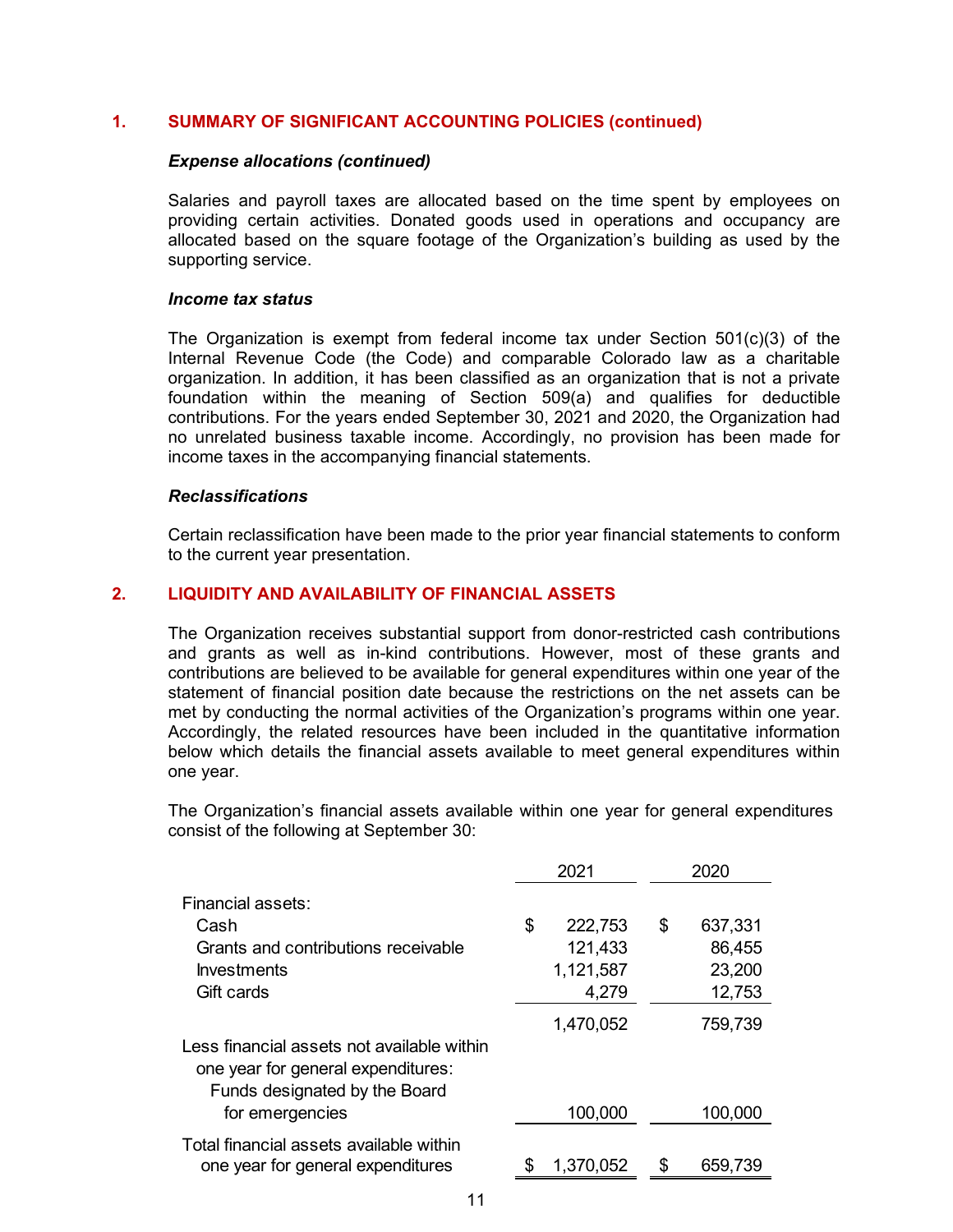### **2. LIQUIDITY AND AVAILABILITY OF FINANCIAL ASSETS (continued)**

Subsequent to year end, the Organization adopted a formal investment policy (see Note 12) which resulted in the Board of Directors designating certain investments of the Organization for long-term use. Had the impact of the increased board designated net assets been reflected in the preceding table, the total amount of financial assets available within one year for general expenditures at September 30, 2021 would decrease by approximately \$800,000. Although the Organization does not intend to do so, any funds reserved for emergencies or long-term use could be made available as they are set aside by the Board of Directors and such designations could be removed should the Organization need access to those funds within one year for general expenditures.

## **3. INVENTORIES**

Inventories consist of the following at September 30:

|                                  | 2021   | 2020   |
|----------------------------------|--------|--------|
| Food                             | 28,593 | 34,067 |
| Donated items for silent auction | 1,087  | 21,269 |
| Other                            | 1,810  | 4,305  |
|                                  | 31,490 | 59,641 |

#### **4. INVESTMENTS**

Investments consist of the following at September 30:

|                                |    | 2021      |   | 2020   |  |  |  |
|--------------------------------|----|-----------|---|--------|--|--|--|
| Cash                           | \$ | 404,894   | S | 25     |  |  |  |
| <b>Mutual funds</b>            |    | 566,553   |   | 23,175 |  |  |  |
| Corporate stocks               |    | 73,501    |   |        |  |  |  |
| Exchange traded and closed-end |    |           |   |        |  |  |  |
| funds (ETFs and CEFs)          |    | 76,639    |   |        |  |  |  |
| Oil royalty interest at cost   |    |           |   | 1,000  |  |  |  |
|                                |    | 1,121,587 |   | 24,200 |  |  |  |

The following schedule summarizes investment income for interest bearing cash accounts and investments for the years ended September 30:

|                                   |    | 2021    |   | 2020  |
|-----------------------------------|----|---------|---|-------|
| <b>Interest</b>                   | \$ | 865     | S | 771   |
| <b>Dividends</b>                  |    | 1,580   |   | 284   |
| <b>Royalties</b>                  |    | 1,088   |   | 431   |
| Net realized and unrealized gains |    | 431,133 |   | 724   |
|                                   | S  | 434,666 |   | 2,210 |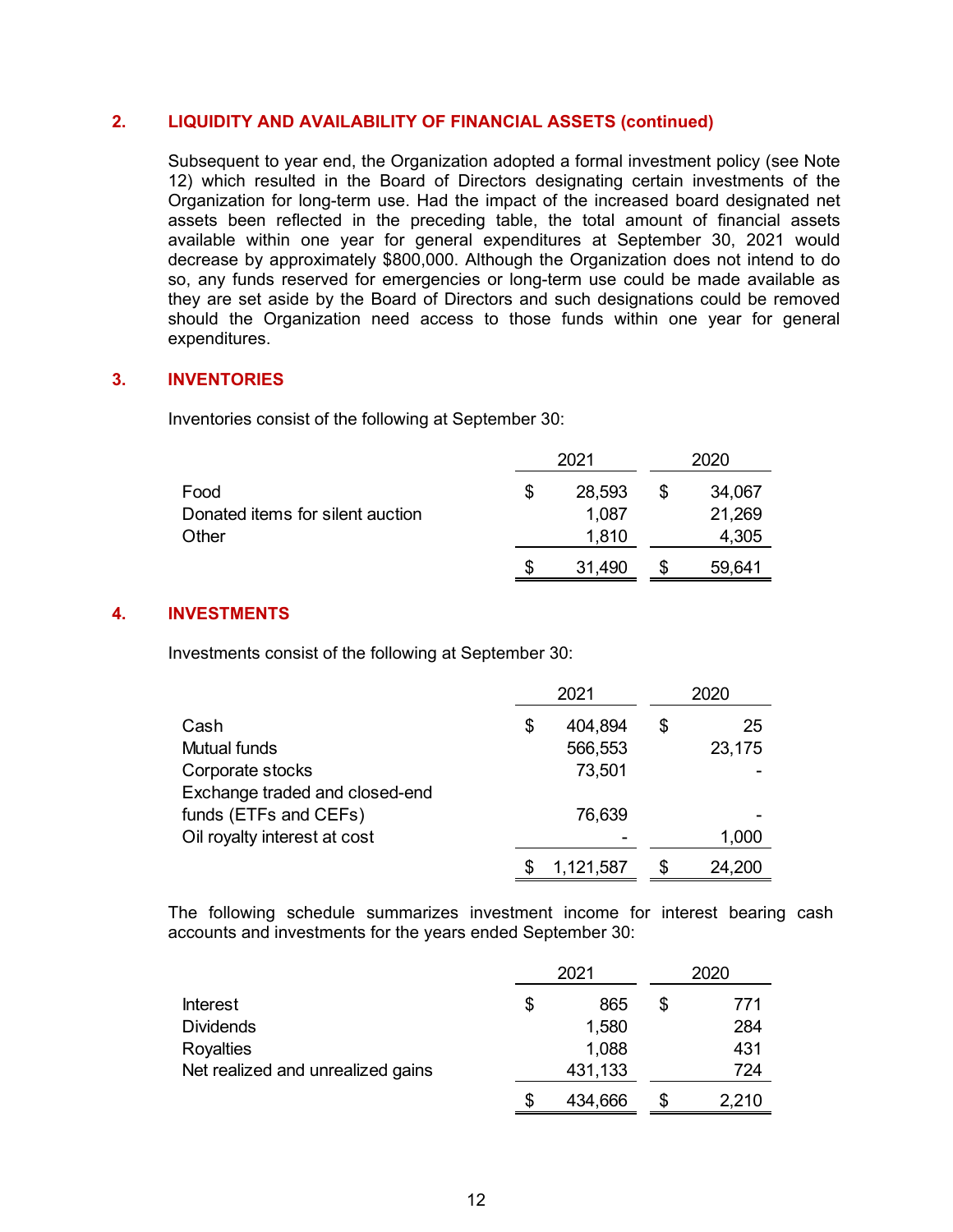## **5. FAIR VALUE MEASUREMENTS**

The framework for measuring fair value provides a fair value hierarchy that prioritizes the inputs to valuation techniques used to measure fair value. The hierarchy gives the highest priority to unadjusted quoted prices in active markets for identical assets or liabilities (level 1) and the lowest priority to unobservable inputs (level 3). The three levels of the fair value hierarchy are described as follows:

- Level 1 **Inputs to the valuation methodology are unadjusted quoted prices** for identical assets or liabilities in active markets that the Organization has the ability to access.
- Level 2 Inputs to the valuation methodology include:
	- quoted prices for similar assets or liabilities in active markets;
	- quoted prices for identical or similar assets or liabilities in inactive markets;
	- inputs other than quoted prices that are observable for the asset or liability;
	- inputs that are derived principally from or corroborated by observable market data by correlation or other means.

If the asset or liability has a specified (contractual) term, the level 2 input must be observable for substantially the full term of the asset or liability.

Level 3 Inputs to the valuation methodology are unobservable and significant to the fair value measurement.

The asset or liability's fair value measurement level within the fair value hierarchy is based on the lowest level of any input that is significant to the fair value measurement. Valuation techniques used need to maximize observable inputs and minimize the use of unobservable inputs. There have been no changes in the methodologies used at September 30, 2021 and 2020.

Following is a description of the valuation methodologies used for assets measured on a recurring basis at fair value.

*Mutual funds:* Valued at the daily closing price as reported by the funds. The mutual funds held by the Organization are open-end mutual funds which are registered with the Securities and Exchange Commission. The funds are required to publish their daily net asset value (NAV) and to transact at that price. The mutual funds held by the Organization are deemed to be actively traded.

*Corporate stocks, ETFs (exchange traded funds), and CEFs (closed-end funds):* Valued at the closing price reported on the active market on which the individual securities are traded.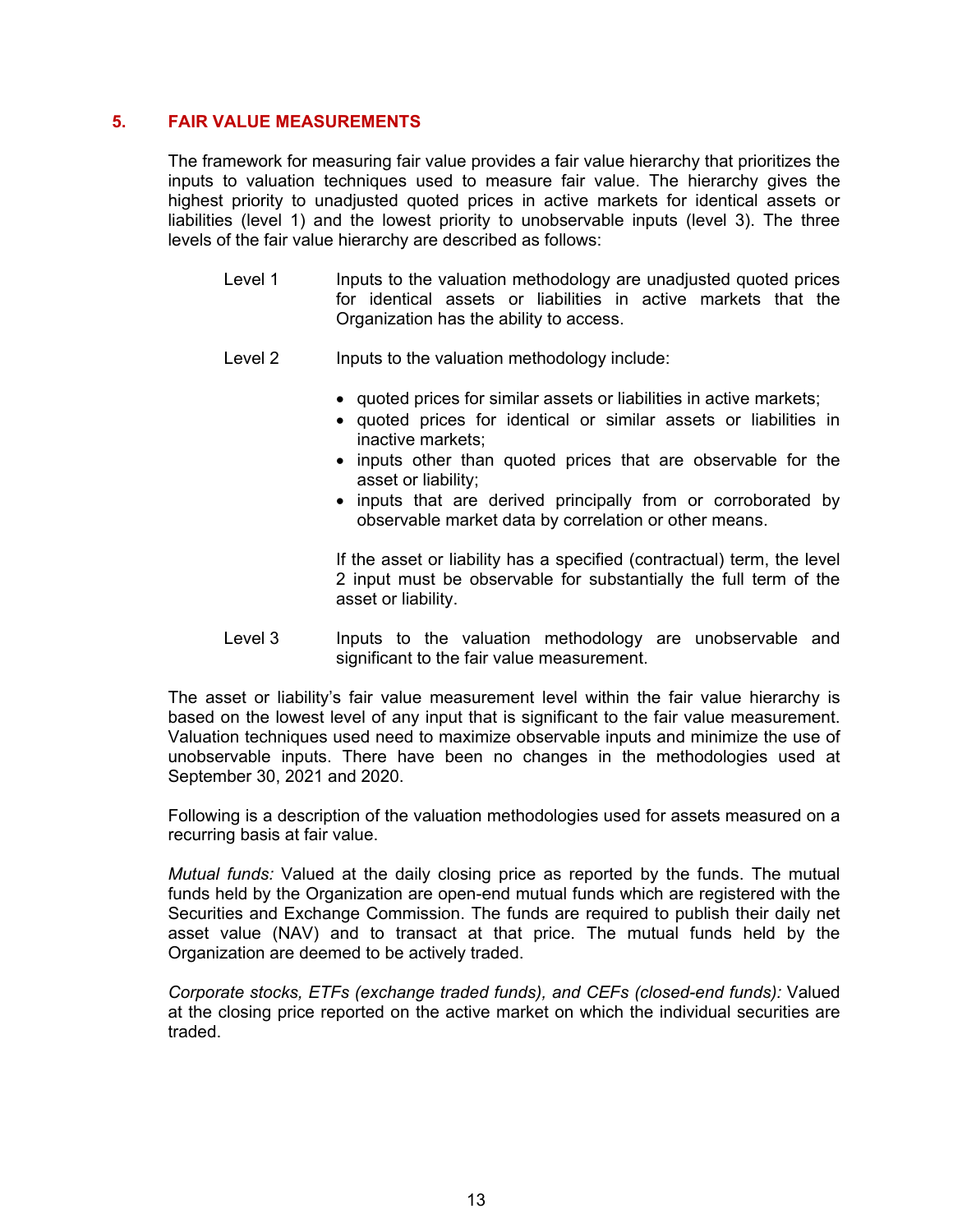## **5. FAIR VALUE MEASUREMENTS (continued)**

The following table sets forth the level, within the fair value hierarchy, of the Organization's assets measured on a recurring basis at fair value as of September 30,  $2021:$ 

|                                     | Fair value    |   | Level 1 |
|-------------------------------------|---------------|---|---------|
| Mutual funds                        | \$<br>566,553 | S | 566,553 |
| Corporate stocks                    | 73,501        |   | 73,501  |
| Exchange traded and closed-end      |               |   |         |
| funds (ETFs and CEFs)               | 76,639        |   | 76,639  |
| Total assets measured at fair value | 716,693       |   | 716,693 |

At September 30, 2020, the Organization's assets measured on a recurring basis consist of an investment in a mutual fund totaling \$23,175. The investment is considered a level 1 asset within the fair value hierarchy.

Reconciliation of total assets measured at fair value to total investments per the statements of financial position at September 30:

|    |           |   | ነበ2በ   |  |
|----|-----------|---|--------|--|
| S. | 716,693   | S | 23,175 |  |
|    | 404,894   |   | 25     |  |
|    | 1,121,587 |   | 23,200 |  |
|    |           |   |        |  |

#### **6. PROPERTY AND EQUIPMENT**

Property and equipment consists of the following at September 30:

|                               | 2021 |         | 2020 |         |
|-------------------------------|------|---------|------|---------|
| Land                          | \$   | 85,268  | \$   | 85,268  |
| <b>Building</b>               |      | 413,336 |      | 413,336 |
| Furniture and equipment       |      | 18,907  |      | 18,371  |
|                               |      | 517,511 |      | 516,975 |
| Less accumulated depreciation |      | 125,458 |      | 116,932 |
|                               | S    | 392,053 | \$.  | 400,043 |

## **7. PAYCHECK PROTECTION PROGRAM LOAN**

In April 2020, the Organization obtained a \$83,617 loan under the Paycheck Protection Program (PPP), part of the Coronavirus Aid, Relief, and Economic Security Act (CARES Act), an economic stimulus bill passed by the U.S. government on March 27, 2020, in response to the economic fallout of the COVID-19 pandemic in the United States. Repayment of the loan under this program is forgiven to any recipient of the PPP loan when the funds are used during a specified period for eligible expenses, such as maintaining payroll and benefits at certain levels and for payments of rent and utilities.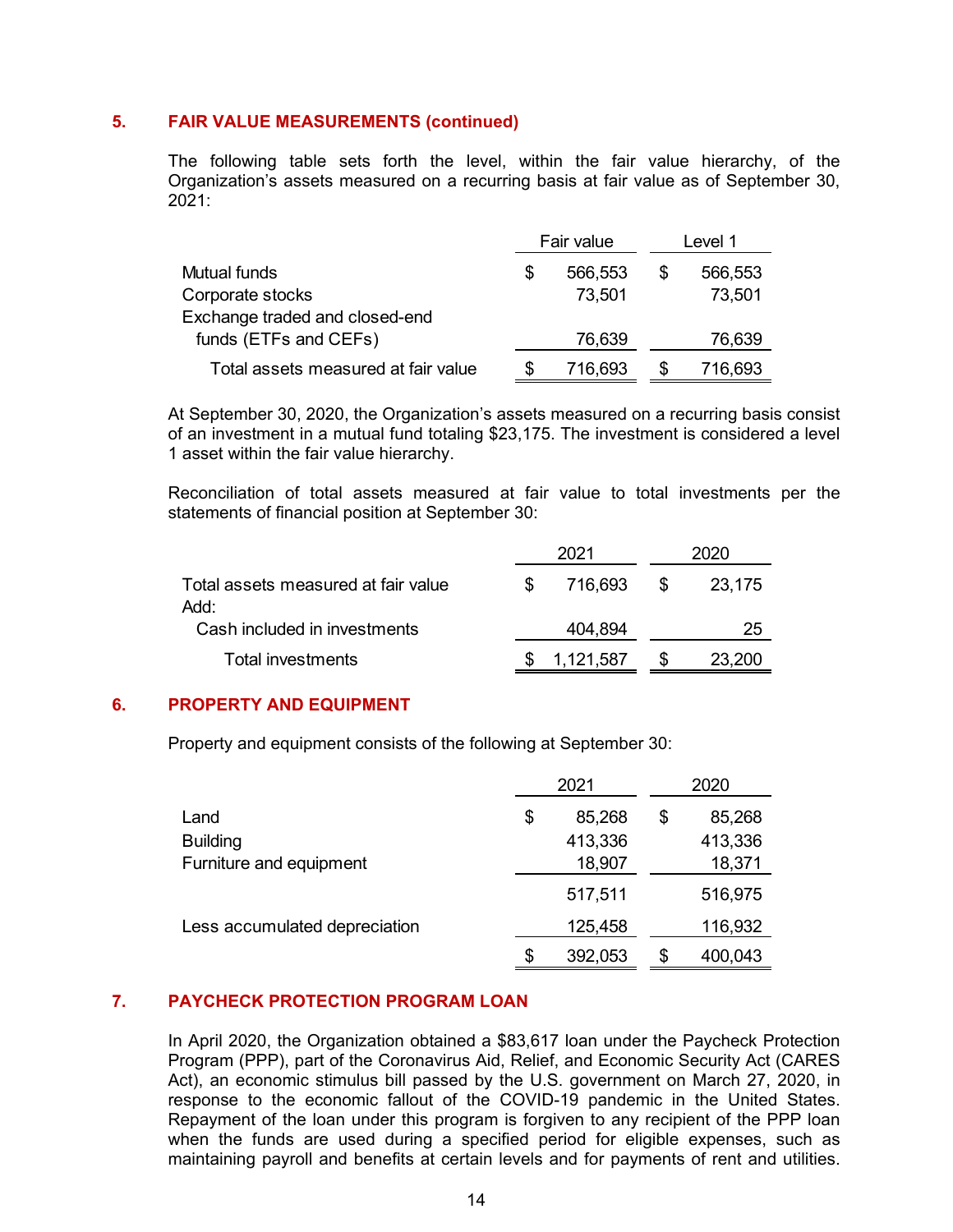### **7. PAYCHECK PROTECTION PROGRAM LOAN (continued)**

At September 30, 2020, the Organization recorded the PPP loan as a liability in the statements of financial position. During the year ended September 30, 2021, the Organization obtained forgiveness of repayment of the PPP loan. As a result, the amount of the loan is included in grants in the accompanying statements of activities for the year ended September 30, 2021. Due to the nature of expenses these funds were used for, the PPP loan is included in cash flows from operating activities in the statements of cash flows.

### **8. NET ASSETS**

The financial statements report amounts of net assets as without donor restrictions or with donor restrictions based on the absence or existence and the type of donorimposed restrictions. Amounts designated by the Board of Directors for specific programs or activities are treated as net assets without donor restrictions. At September 30, 2021 and 2020, net assets without donor restrictions, but designated by the Board of Directors for emergencies, totaled \$100,000. The balance can be transferred to the undesignated portion of net assets without donor restrictions at the Board's discretion. See Note 12.

Net assets with donor restrictions consist of the following at September 30:

|                                     | 2021 |         | 2020 |         |
|-------------------------------------|------|---------|------|---------|
| Purpose restrictions:               |      |         |      |         |
| <b>Family Stabilization program</b> | \$   | 73,881  | S    | 93,487  |
| Pantry program                      |      | 53,715  |      | 92,362  |
| Housing and Utilities program       |      | 510     |      |         |
| Disaster relief (COVID-19)          |      |         |      | 27,936  |
| Time restrictions (grants and       |      |         |      |         |
| contributions receivable)           |      | 44,955  |      | 16,030  |
|                                     |      | 173,061 |      | 229,815 |

Net assets received with donor restrictions were released from those restrictions by satisfying the following restrictions during the years ended September 30:

|                               | 2021          |   | 2020    |  |
|-------------------------------|---------------|---|---------|--|
| Purpose restrictions:         |               |   |         |  |
| Family Stabilization program  | \$<br>142,737 | S | 109,489 |  |
| Pantry program                | 125,864       |   | 56,288  |  |
| Housing and Utilities program | 10,000        |   | 33,227  |  |
| Disaster relief (COVID-19)    | 71,472        |   | 125,024 |  |
| Time restrictions (grants and |               |   |         |  |
| contributions receivable)     | 48,470        |   | 40,433  |  |
|                               | \$<br>398,543 |   | 364,461 |  |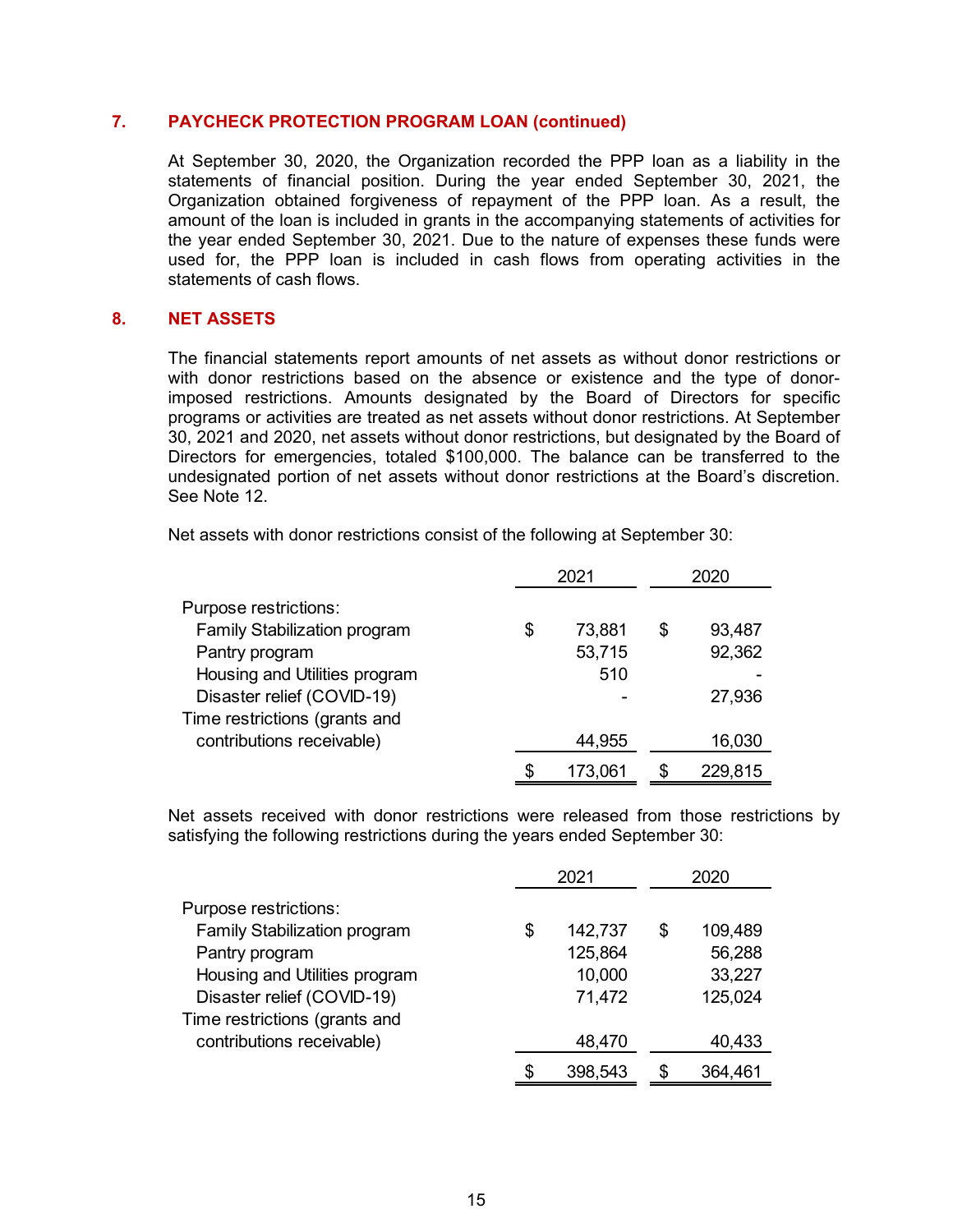## **9. DONATED GOODS AND SERVICES**

During the years ended September 30, 2021 and 2020, the Organization received and distributed goods and services for client programs and for operational support as follows:

|                                        | 2021 |         | 2020          |  |
|----------------------------------------|------|---------|---------------|--|
| Received for client programs:          |      |         |               |  |
| Food and sundries                      | \$   | 504,281 | \$<br>432,223 |  |
| Medical services and supplies          |      | 60,344  | 68,332        |  |
| Holiday gifts for seniors and children |      | 12,715  | 14,410        |  |
| School supplies                        |      | 8,498   | 11,796        |  |
| Other services                         |      | 7,743   | 11,129        |  |
| Other supplies                         |      | 97,917  | 69,955        |  |
|                                        |      | 691,498 | 607,845       |  |
| Received for operational support:      |      |         |               |  |
| Goods and services                     |      | 34,195  | 56,570        |  |
|                                        | \$   | 725,693 | \$<br>664,415 |  |
|                                        |      |         |               |  |
| Distributed for client programs:       |      |         |               |  |
| Food and sundries                      | \$   | 504,171 | \$<br>416,569 |  |
| Medical services and supplies          |      | 59,590  | 68,591        |  |
| Holiday gifts for seniors and children |      | 12,715  | 13,626        |  |
| School supplies                        |      | 9,261   | 16,044        |  |
| Other services                         |      | 7,708   | 11,132        |  |
| Other supplies                         |      | 105,927 | 71,969        |  |
|                                        |      | 699,372 | 597,931       |  |
| Distributed for operational support:   |      |         |               |  |
| Goods and services                     |      | 55,380  | 64,890        |  |
|                                        | \$   | 754,752 | \$<br>662,821 |  |

The Organization recognizes donated services that create or enhance non-financial assets or that require specialized skills and would typically need to be purchased if not provided by donation.

The Organization also receives donated services not reflected in the financial statements as they do not meet the criteria for recognition under GAAP. For the years ended September 30, 2021 and 2020, the Organization received approximately 14,620 and 13,500 volunteer hours with an estimated value of approximately \$417,000 and \$367,000, respectively.

## **10. CASH FLOW STATEMENT DISCLOSURES**

#### *Supplemental disclosures of cash flow information*

During the years ended September 30, 2021 and 2020, the Organization did not pay any interest or unrelated business income tax.